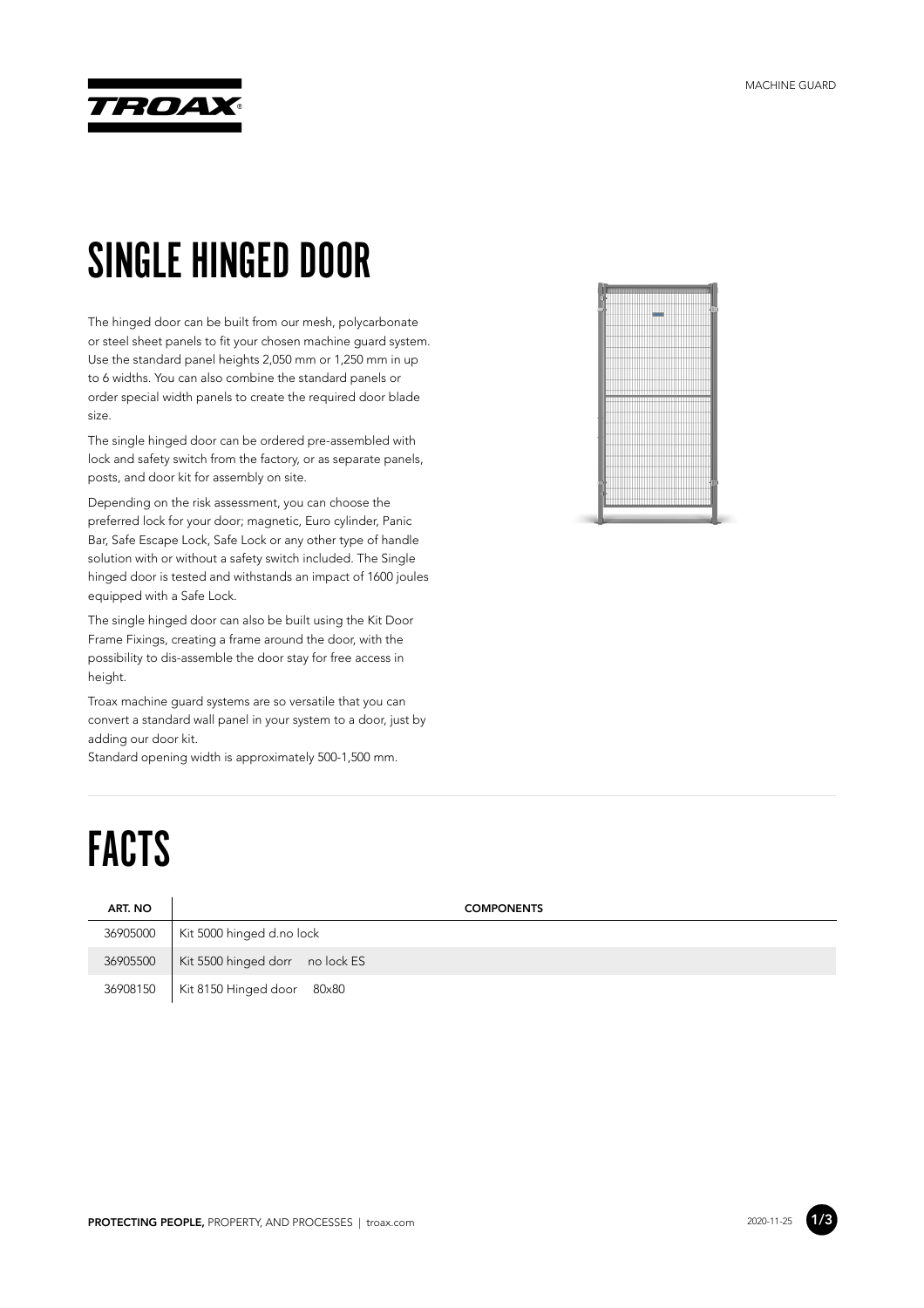

## ACCESSORIES